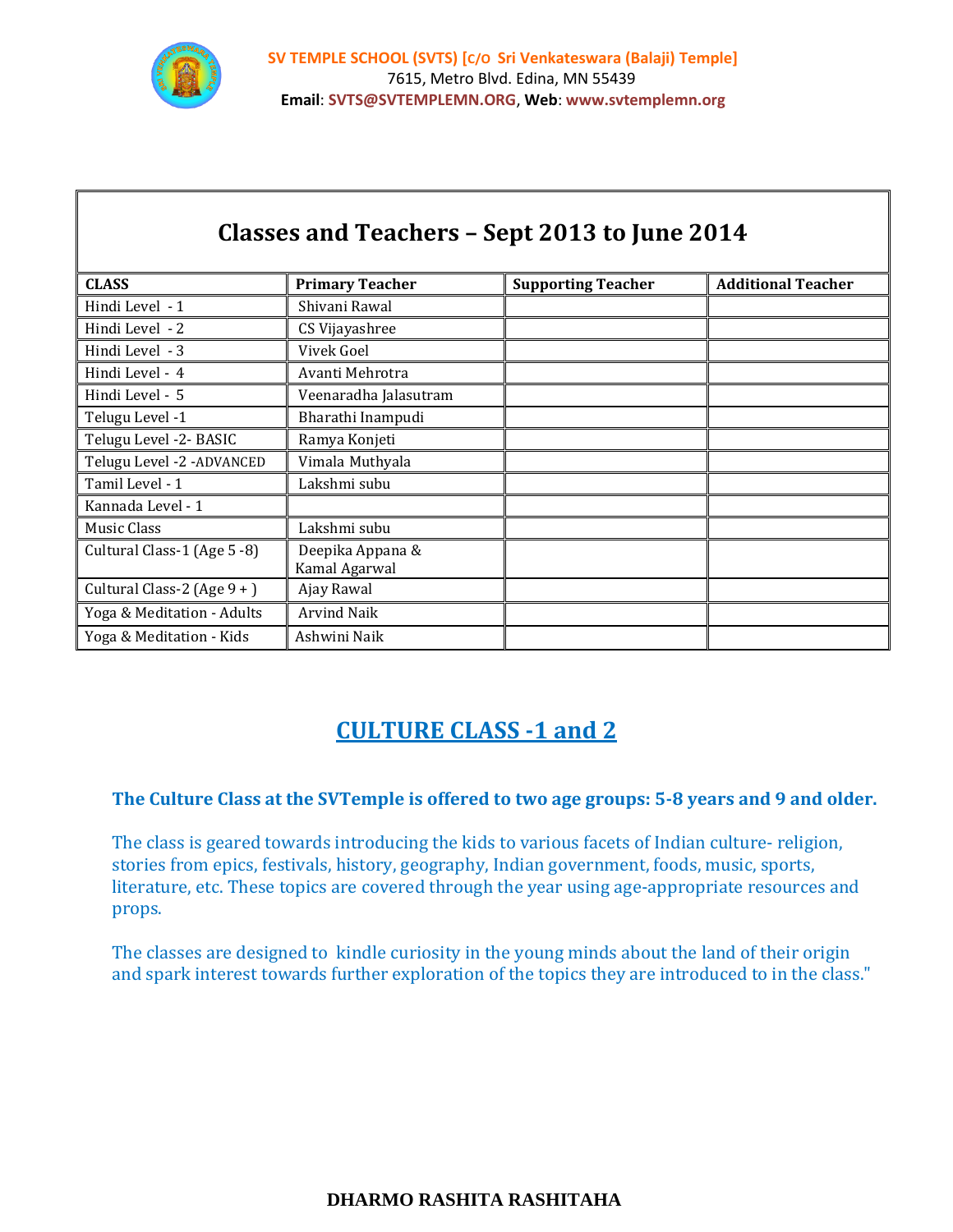

# **MUSIC CLASS**

#### Slokams

#### Level 1

- 1) Vakratunda Mahaakaaya
- 2) Gajaananam Bootha gaanaathi
- 3) Suklaam Baradaram Vishnum
- 4) Saraswathi Namasthubyam
- 5) Guru Brahma Guru Vishnu
- 6) Asaathyam Saathaga Swaaminnu

#### Level 2

- 1) Ganesha Pancharathnam
- 2) Lingaashtakam
- 3) Ashtalakshmi Sthothram
- 4) Complete Hanuman Chalisa

#### Bhajans

#### Level 1

- 1) Vignesham Bhajarae Maanaasa
- 2) Ganesha Charanam
- 3) Nama parvathi
- 4) Vittala Vittala
- 5) Jagan Maathe Jagat Janani
- 6) Amba Paahi Jagadamba Paahi

#### Level 2

- 1) Atma Nivaasi Ram
- 2) Amba Bhavani Sharadae
- 3) Vel Vel Vel Muruga Vel Vel
- 4) Alola Tulasi Vanamaala

#### Kritis/Tukkadas

- 1) Paahi Raama prabho
- 2) Muthugarae Yasodha
- 3) Sree raama Sree raama
- 4) Mamaava Raghu raama

#### **DHARMO RASHITA RASHITAHA**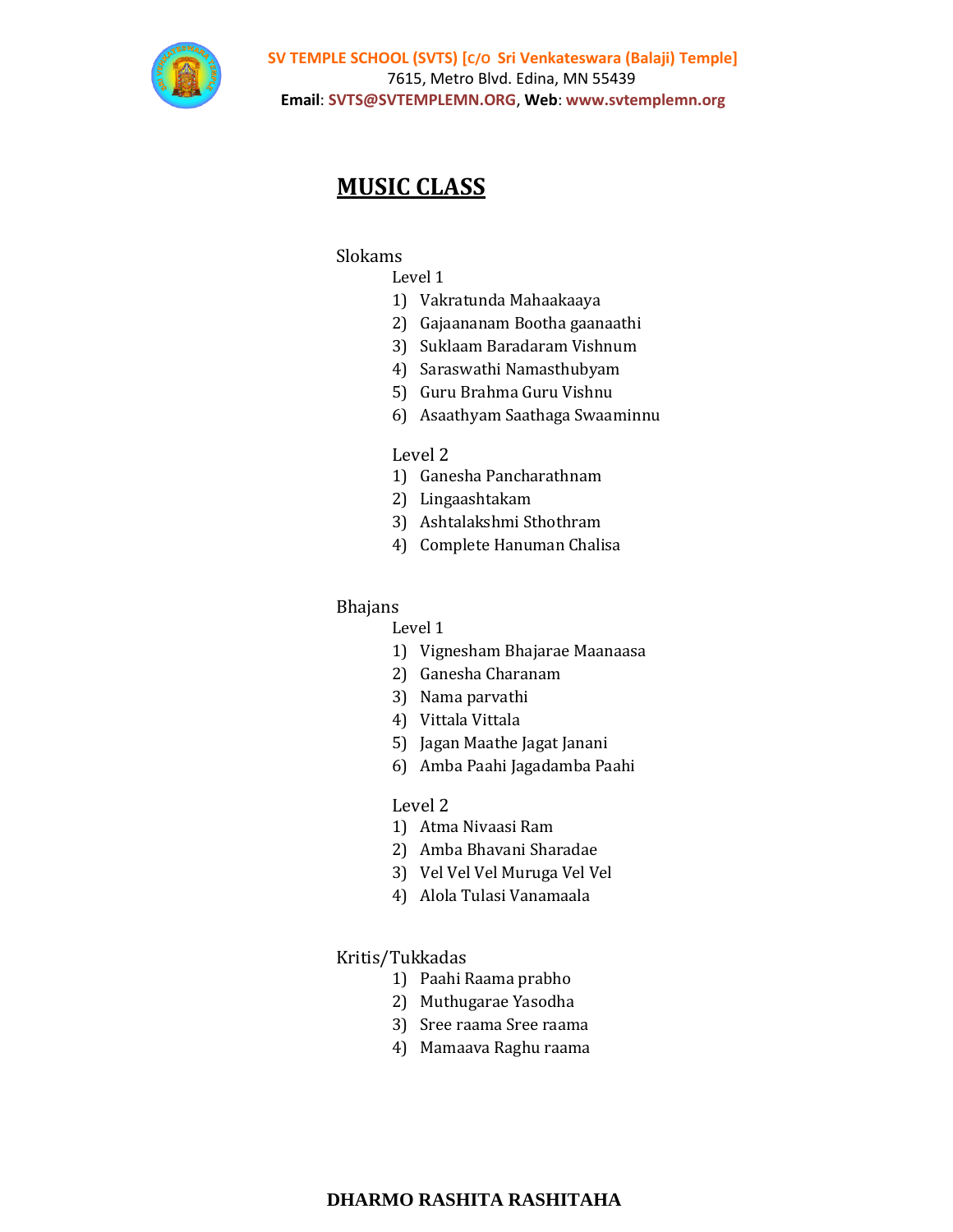

 **SV TEMPLE SCHOOL (SVTS) [C/O Sri Venkateswara (Balaji) Temple]** 7615, Metro Blvd. Edina, MN 55439 **Email**: **SVTS@SVTEMPLEMN.ORG**, **Web**: **www.svtemplemn.org**

# **Hindi Level 1**

 **Main Goals:** Introduction to Hindi, alphabets including consonants and Introduction to vowels including matra

- 1. Writing and recognizing hindi consonants
- 2. Basic Hindi sentences for daily use
- 3. Introduction to vowels and matras
- 4. Reading 2 letter words with no or one matra

# **Hindi Level 2**

**Prerequisite**: SV Temple Hindi Level 1 or equivalent-Must know the alphabets and simple "matras"

Syllabus will be covering Matras, Words and Sentences.

 Will touch base a bit on Consoanants that they learnt in Basic level 1 since kids generally tend to forget during the vacations.

# **Hindi Level 3**

**Prerequisite:** SV Temple Hindi Level 2 or equivalent- Must know the alphabets and simple "matras"

Introduction/Revision of Simple Matras Introduction of Compound Matras Reading and Writing of Simple Words with Matras Reading and Writing of Simple Sentences Reading of Simple Short Stories Conversations in Hindi

# **Hindi Level 4**

Children come into this class when they are able to form words or are able to put together a 3 word sentence.

Goal of level 4 Hindi is: Comprehension, Written Hindi, and Verbal Hindi

- 1. Formulate long sentences > 4 words each
- 2. Build vocabulary
- 3. Understand prepositions
- 4. Able to read the sentences well enough to read a 15-20 sentence story by mid-year
- 5. Able to read well enough to read a 25-50 sentence story by the end of the year
- 6. Children work on formulating sentences and speak them
- 7. Children frequently stay in this level for 2 years
- 8. By the end of year one, they complete (Indian) grade 1 level Hindi
- 9. By the end of the second year, they complete (Indian) grade 2 level Hindi

### **DHARMO RASHITA RASHITAHA**